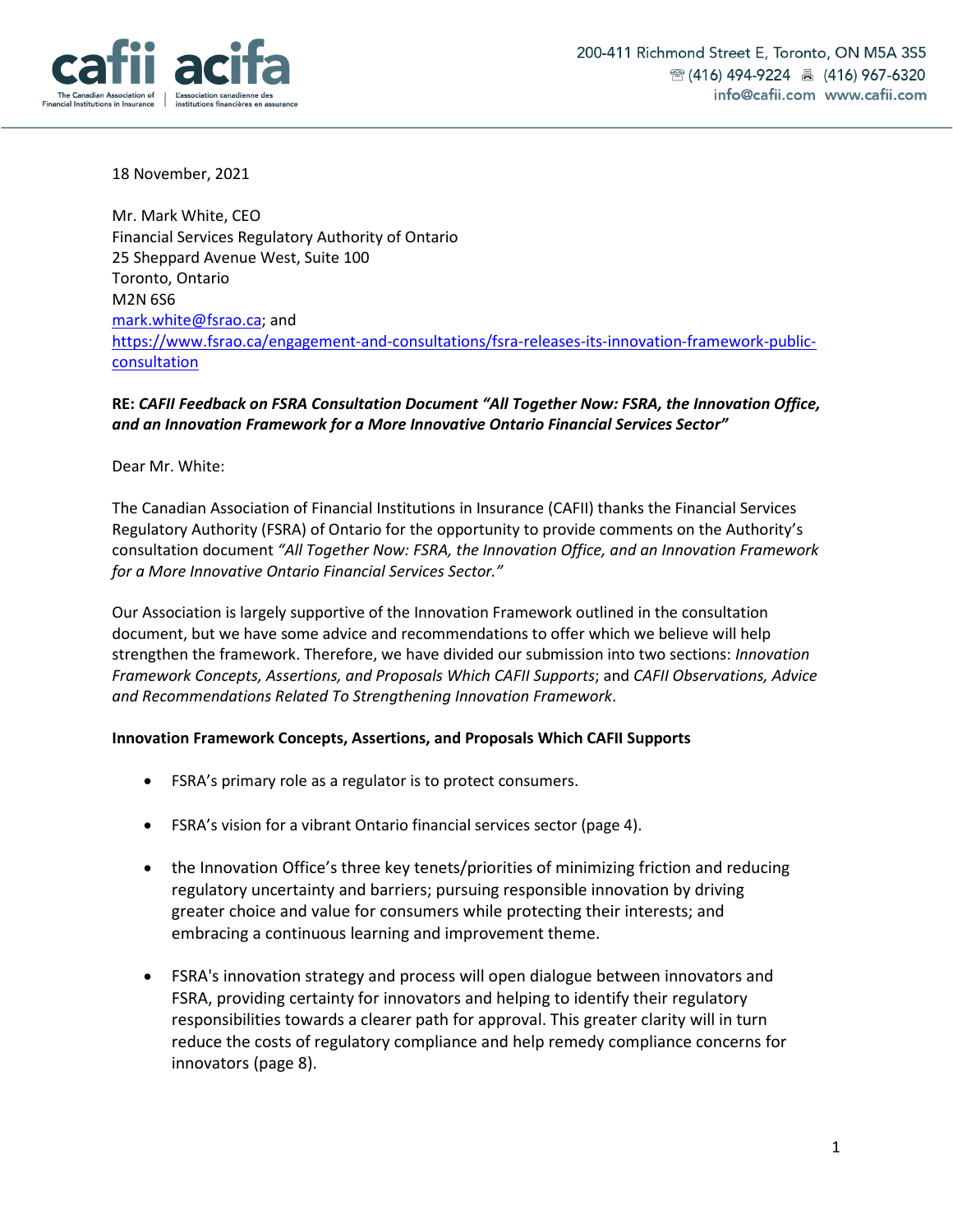- the role and approach outlined for the Innovation Office in managing the Innovation Framework, including the "orchestrator model" (page 11). We concur that for the Innovation Framework to be successful, executives and their departments throughout FSRA must be committed to it; and that FSRA as a whole is responsible for owning and driving the innovation process.
- FSRA's intention not to direct the substance of innovation, but rather to act as a facilitator for new products and services developed by the private sector.
- FSRA's intention to "challenge established structures and closed mindsets that stifle innovation."
- the Innovation Office's embracing of a "Test and Learn Environment" (TLE) as central to the Innovation Framework, as it will allow for constant learning and adjustment.
- a rigid structure and approach are inconsistent with innovation; and the flexible approach FSRA is adopting will significantly increase the probability of successful outcomes.
- the flexibility which the Innovation Office is building in by allowing regulated entities to choose to pursue an innovation opportunity through the Innovation Office first, or through their existing contacts in their sector's FSRA Core Regulatory Team first, or to avail of a mix of both avenues in tandem. Providing both options of these dual "outside-in" and "inside-out" approaches will open things up to the best thinking from FSRA and the industry around any particular innovation opportunity.
- FSRA's intention to tailor its approach to each Innovation Framework participant's unique characteristics and needs, recognizing that there is no "one size fits all" in the diverse financial services industry.
- existing regulatory tools can be leveraged in advancing the Innovation Framework; and while some new regulatory tools will be needed, the most important tool in promoting innovation is mindset.
- FSRA's inclusion of a highly illustrative and informative Use Case example in the Innovation Framework consultation document. While the particular Use Case is rooted in the automobile insurance sub-sector of property & casualty insurance, its innovation characteristics are also readily applicable to the life and health insurance sector.
- FSRA's indication (page 24) that it is interested in supporting and fostering all types of innovation opportunities, from 'quick wins' that can be addressed concretely in the short- or medium-term to more structural, long-term opportunities that require more detailed analysis but could unlock significant consumer and industry value if addressed.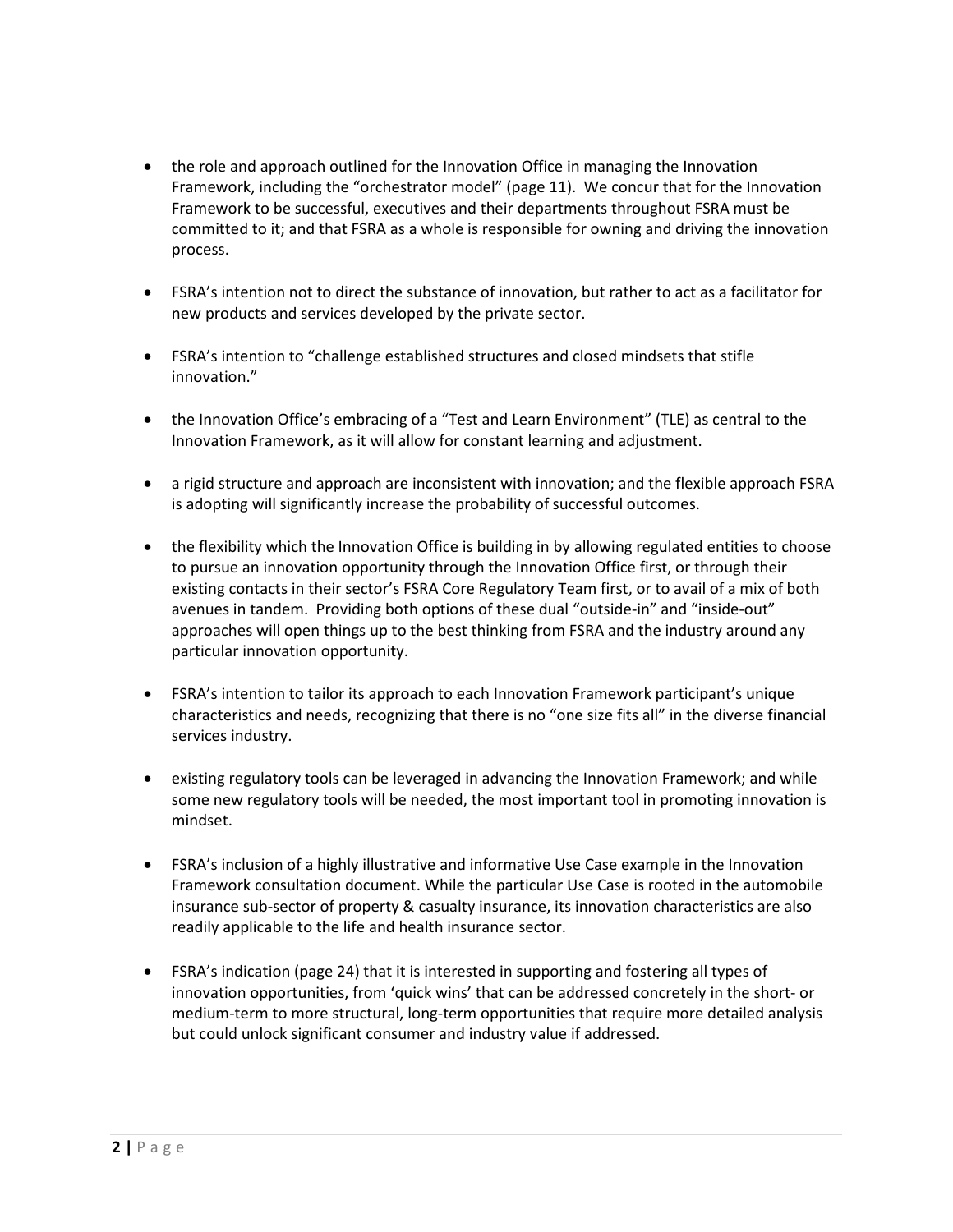## **CAFII Observations, Advice and Recommendations Related To Strengthening Innovation Framework**

- handled properly, innovation and consumer protection are not inherently in conflict; rather, innovation can deliver the direct benefit of enhanced competition and increasing options and choices for consumers. Innovation can actually play a role in enhancing consumer protection by strengthening regulatory monitoring and controls, e.g. "regtech."
- FSRA should consider ways in which the Innovation Office could encourage the BIPOC community and female entrepreneurs to participate in the Authority's innovation efforts, in order to support and foster diversity, equity, and inclusion in the financial services sector.
- the Innovation Office should constantly scan and monitor the domestic and global business environments for innovations and trends that are emerging inside and outside of financial services; and FSRA should seek out and embrace those innovations that consumers are rapidly adopting, especially if they are readily transferable to financial services and/or to Ontario, as applicable.
- for the Innovation Office to foster innovation optimally such that Ontario can become *best in class* with respect to financial services innovation, it will be necessary for FSRA to allow maximum flexibility and permit embryonic, early-stage tech innovations – from both incumbents and new entrants -- to be tested, supported, and implemented in the province; and not to sit back and wait to see what other jurisdictions do first. The "Test and Learn Environment" (TLE) environment will support that objective, but how the TLE pipeline is structured and managed, and how accessible it is will be key for financial services innovation to flourish in Ontario. Several post-secondary institutions in the province – such as the Rotman School of Management, University of Toronto; University of Waterloo; and Ryerson University – have technology incubator labs which foster and support innovation and start-ups. FSRA should review the work of such labs at Ontario universities, and seek to leverage what works there and would be transferable to a financial services regulator.
- the Innovation Framework's intention to foster new financial services entrants and facilitate their efforts to drive innovation and enhanced competition is laudable, provided that a path towards a common set of regulatory expectations for all market players – including new entrants as they develop and grow – is designed into the process. It's important that FSRA's efforts to foster innovation among new market entrants don't result in hindering innovation among incumbents. Incumbents are not innately lacking in or behind new entrants in terms of innovation ideas or skills, but rather incumbents are often held back by existing regulations as compared to their more lightly regulated fintech/insurtech counterparts.
- to support innovation in a constant and "by design" manner, FSRA should maintain an ongoing commitment to review periodically its regulatory requirements across all regulated sectors, with a view to assessing whether they are achieving their desired outcomes. Central to FSRA's role in the innovation process should be the avoidance of stifling innovation due to a complex regulatory environment. FSRA should also not waver from its commitment to principles-based, rather than prescriptive, regulation.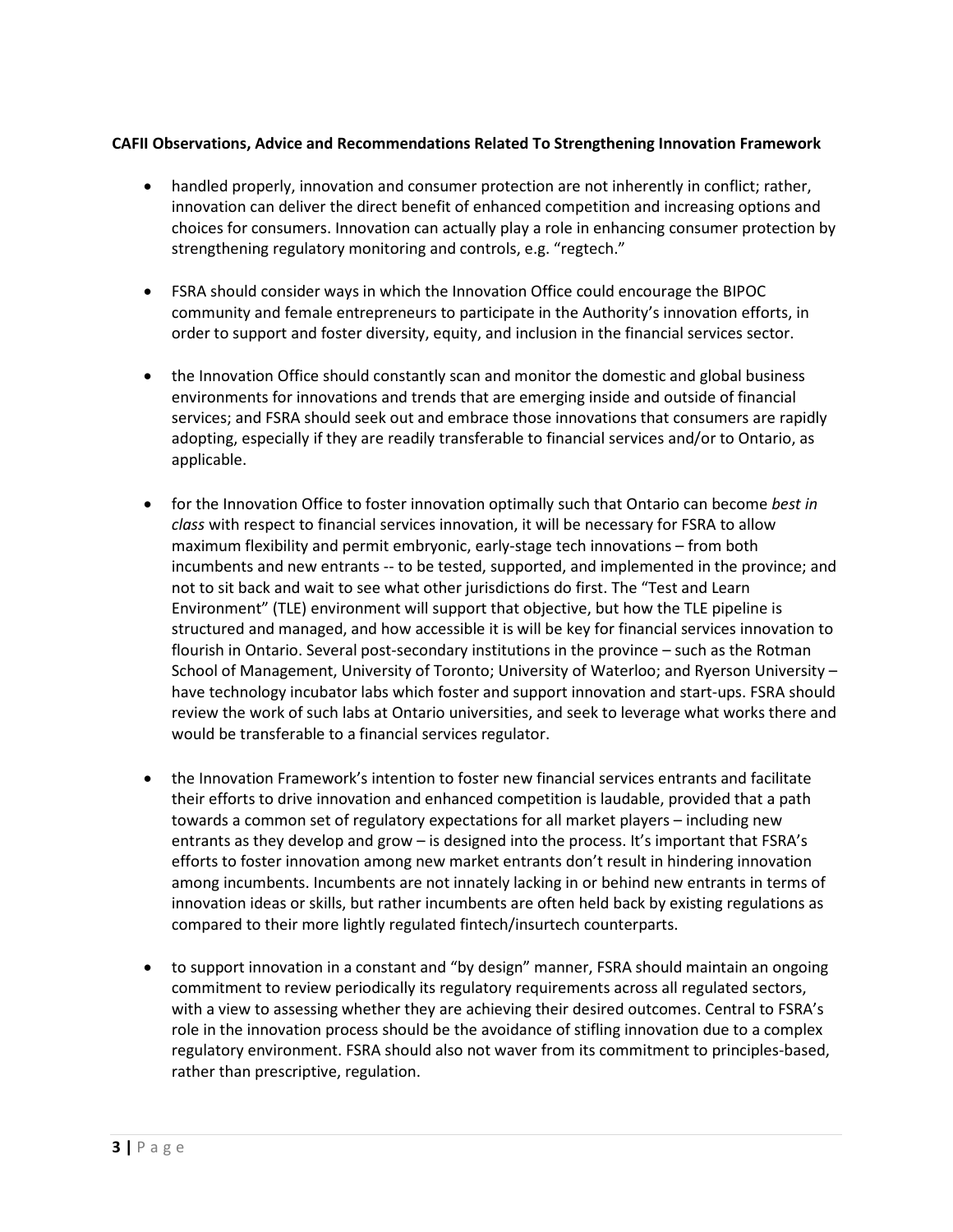- with respect to the outlined five-step process for assessing risk, FSRA should avoid directing industry innovators as to what risks they should take on.
- with respect to the TLE fee structure, it is difficult to offer informed feedback without more detail and specificity. The concept of cost-recovery from new entrants is sensible, so long as the fees are not so prohibitive as to deter new entrants from engaging in the opportunity.
- in a future iteration of its Innovation Framework, FSRA should make the point that innovation is by its nature inherently risky; and, as a result, success for the Innovation Office does not mean that every innovation which it fosters and facilitates must yield an enduring outcome. It's important to acknowledge that not every innovation will ultimately be adopted by the marketplace or consumers.

# **Concluding Comments**

In closing, we thank FSRA for its continued commitment to open and transparent communication and consultation with the industry, particularly around such a novel initiative as the Innovation Framework.

As part of our commitment to supporting FSRA on this initiative, on November 29, 2021, CAFII will be hosting a webinar featuring Marlena Labieniec, Director of FSRA's Innovation Office, in conversation about the Innovation Framework. CAFII member representatives, colleagues from allied industry Associations, and insurance regulators and policy-makers from across Canada will be invited to attend this education and dialogue webinar.

Should you require further information from CAFII or wish to meet with representatives from our Association on this or any other matter at any time, please contact Keith Martin, CAFII Co-Executive Director, at keith.martin@cafii.com or 647-460-7725.

CAFII and its members remain committed to supporting FSRA in its critically important regulatory work; and we look forward to continuing our involvement as a key stakeholder contributor to your efforts.

Sincerely,

Rob Dobbins Board Secretary and Chair, Executive Operations Committee